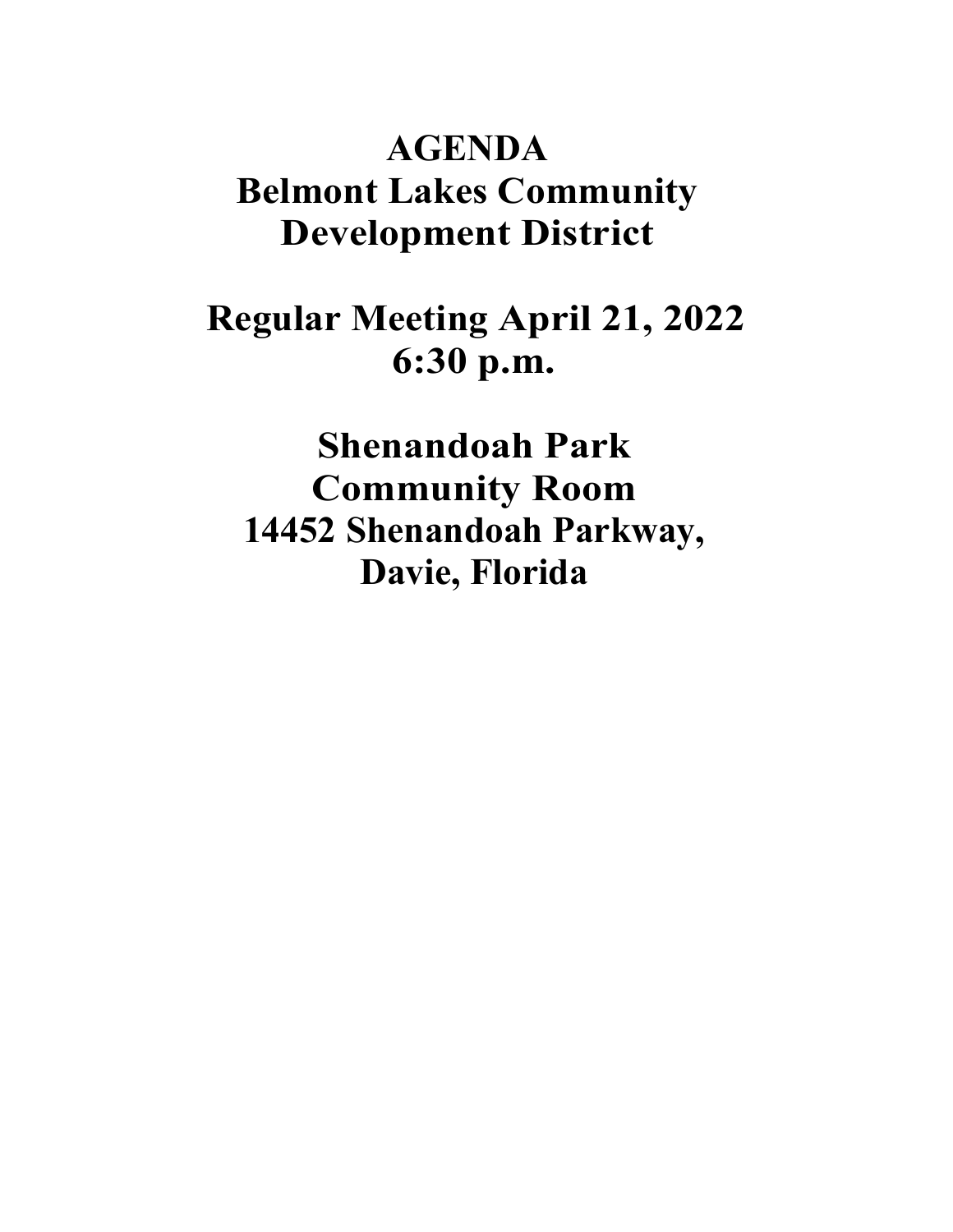### **Belmont Lakes Community Development District Budget and Regular Meeting April 21, 2022 6:30 p.m. Shenandoah Park Community Room 14452 Shenandoah Parkway, Davie, Florida**

#### **AGENDA**

- **1. Call To Order.**
- **2. Roll Call.**
- **3. Approval of Minutes**
	- **a. February 17, 2022, Regular Meeting**
- **4. Landscape Maintenance Proposals**
- **5. Areca Palm Installation Update**
- **6. Staff Reports**
	- **a. March 31, 2022, Financials**
	- **b. Next Meeting Date**
- **7. Other Business.**
- **8. Audience Comments.**
- **9. Supervisor's Comments.**
	- **a. Supervisor Buckley: Brightview Issue**
- **10. Adjournment.**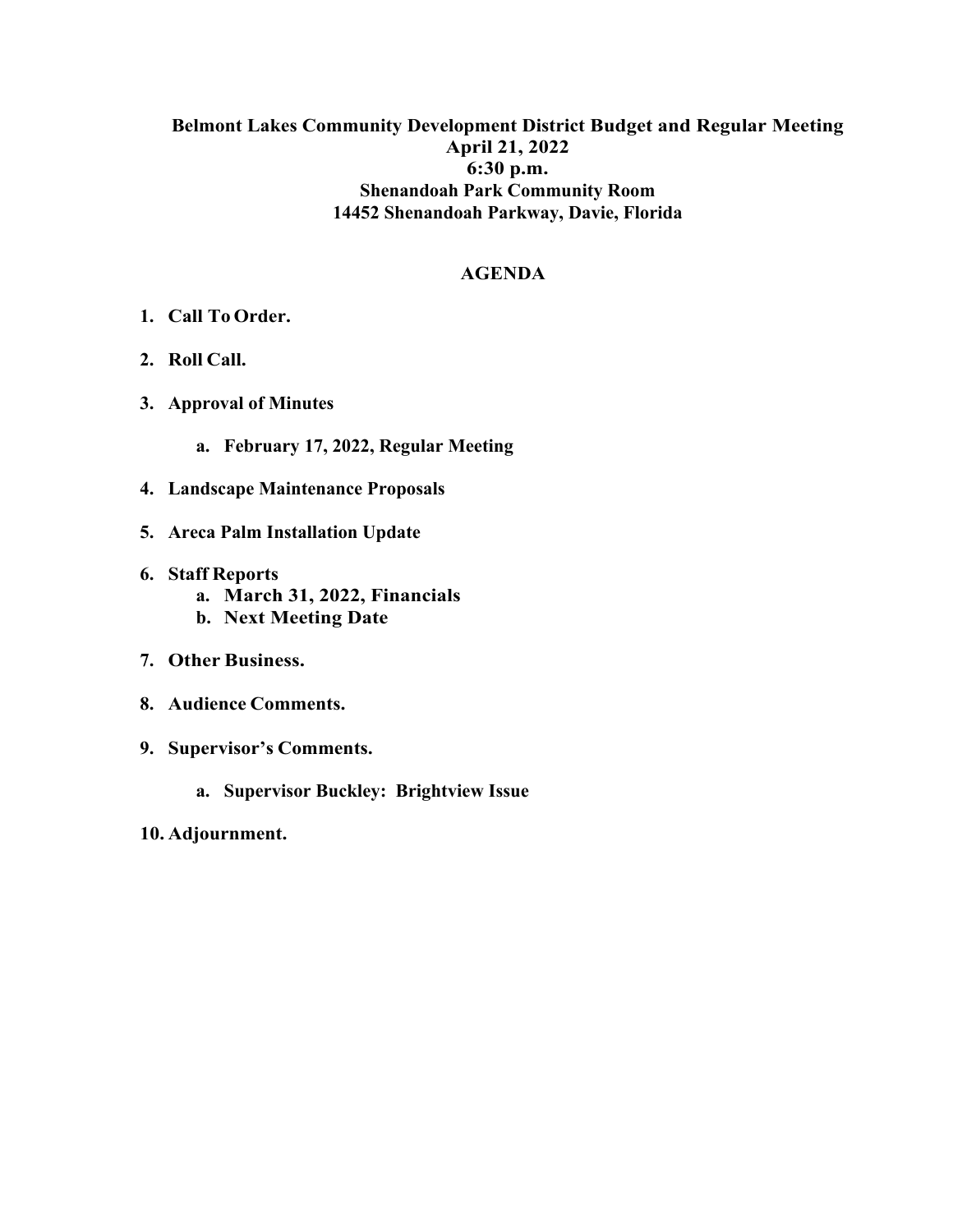### **Belmont Lakes Community Development District Budget and Regular Meeting February 17, 2022 6:30 p.m. Shenandoah Park Community Room 14452 Shenandoah Parkway, Davie, Florida**

#### **MINUTES**

- **1. Call To Order.** The meeting was called to order at 6:33p.m.
- **2. Roll Call.** In attendance were Chair Dominick Madeo, Vice Chair Jim Roach, and Supervisors Carlos Benhamu, Annette Buckley, and Tom Pacchioli, and District Manager Christopher Wallace.

#### **3. Approval of Minutes**

- **a. December 13, 2021, Regular Meeting**. Supervisor Buckley moved to amend and accept the minutes with a change that Bonnie Harper's resignation should read "The Board was apprised of…", and to note that under agenda item 8a, that the minutes provided at the meeting did not include the financial backup that had been provided in advance of the meeting. Supervisor Roach seconded the motion. Discussion followed. Supervisor Buckley discussed changing her vote from the last meeting regarding item 6, Areca Palm Installation. She wanted to change her vote to "no". Mr. Wallace noted that the minutes had to reflect what happened at the meeting and that Supervisor Buckley had voted for the planting of the palms. Mr. Wallace noted that he had discussed this matter with her on the phone and had advised her that since she was on the prevailing side of the vote, she could move to reconsider the matter under old business. With no further discussion, a voice vote was taken, and the amended agenda was approved. **(Minutes approved, 4-1, with Buckley opposed).**
- **4. Landscape Maintenance Proposals.** Mr. Wallace discussed the difficulties he was having in getting vendors to propose on the landscaping bid. He noted that this was likely due to the E-verify requirement. Chair Madeo moved to have 3 bids brought back at the next meeting. Supervisor Roach seconded the motion and in a voice vote, the direction was approved. **(Motion to continue to try to get 3 bids for landscaping approved 5-0).**
- **5. Areca Palm Installation Update.** Mr. Wallace noted that the irrigation issue was being investigated by Brightview Landscaping and that they were evaluating the feasibility of extending the irrigation from Shotgun Road to the fence line along  $17<sup>th</sup>$  street. He also noted that they had received an additional quote for the installation.

#### **6. Staff Reports**

- **a. January 31, 2022, Financials.** The Board discussed adding a vendor detail report to the financial package for future meetings. Mr. Wallace agreed to the addition of the report.
- **b. Next Meeting Date.** The next meeting date was set for April 21, 2021, at 6:30 p.m. at the Shenandoah Park Community Room.

#### **7. Other Business.**

**a. Motion to reconsider vote on installing areca palms.** Supervisor Buckley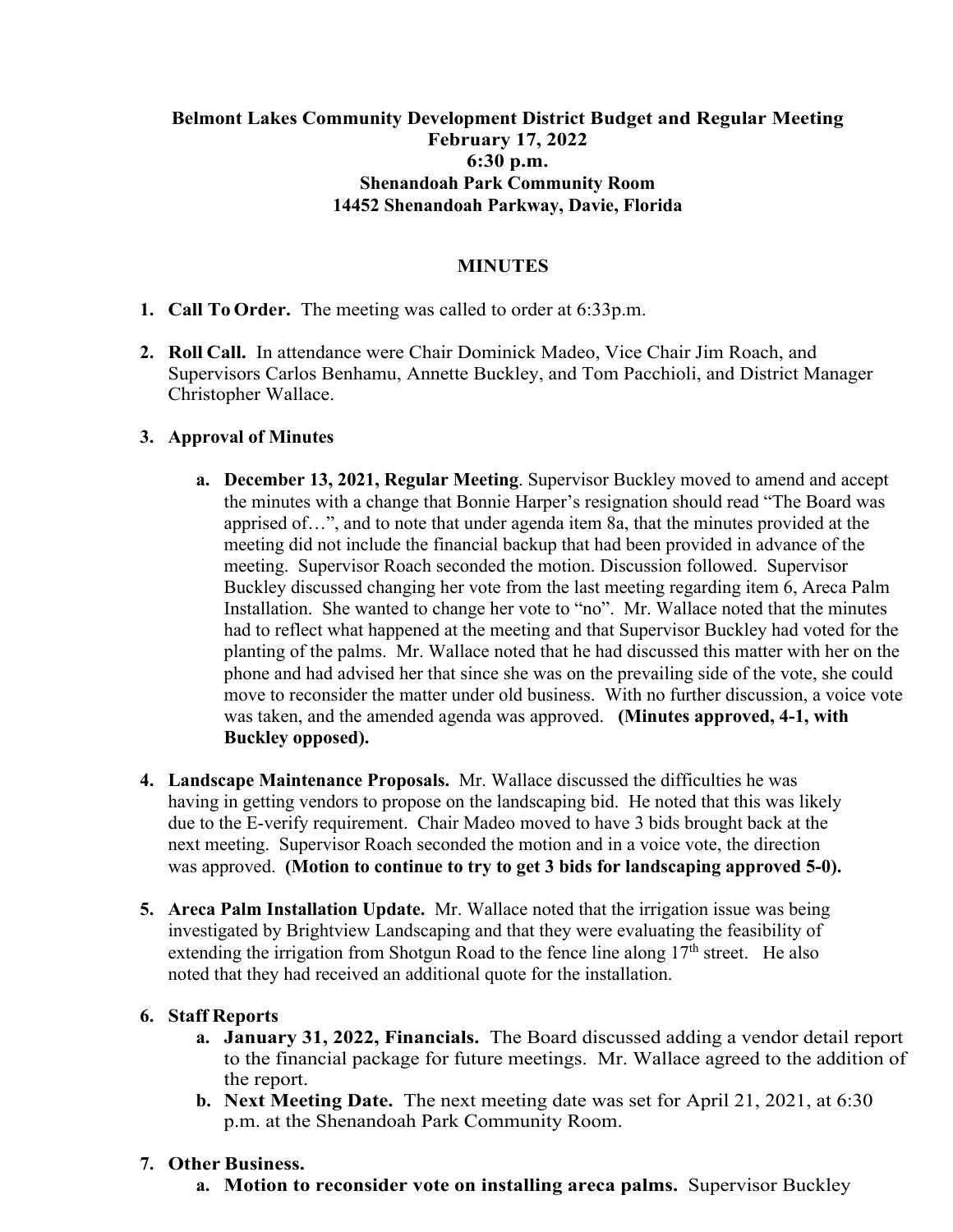moved to have the vote on installing the areca palms along the landscape easement along 17<sup>th</sup> street reconsidered. There was no second and the motion died.

- **b. Motion to consider hiring an attorney.** Supervisor Benhamu noted that in a January 14th email from Supervisor Buckley to Mr. Wallace, which had been forwarded to the Board, Supervisor Buckley stated that we were to cease and desist any work with the areca palm plantings and, if the work continues, she will ensure a lawsuit is filed against the District which could affect each property owner. Supervisor Benhamu suggested that the Board hire an attorney to protect and defend its interests and made a motion for the same. Supervisor Roach seconded the motion. In a voice vote, the motion was approved. **(Motion to hire lawyer approved, 4-1 with Buckley opposed).** Discussion followed that a special assessment to pay for the lawyer would have to be considered at a future meeting.
- **c. Party on District Roads.** Mr. Wallace discussed the issue that had arisen a few days earlier where a resident wanted to have a party in the District roadways. He noted they had received calls from the Board and the community that were concerned with a road closing, and he had worked with the homeowner regarding the Town's requirements to close a road. The homeowner had eventually decided to hold the party at their house. The Board was generally for such activities if the Town's requirements were met.
- **d. Posting Draft Minutes.** Mr. Wallace asked if the Board had any issues with posting draft minutes on the District's website in advance of the Board's approval of the minutes. There were no objections.
- **8. Audience Comments.** There were no audience comments.
- **9. Supervisor's Comments.** During the meeting, Supervisor Buckley discussed the pending execution of the new Envera contract based upon the fact that the dollar amount of the contract exceeded a dollar threshold under Florida law. Mr. Wallace asked Ms. Buckley to provide the statute she referred to but believed the District had followed the law.

Some Board members and audience members discussed the recent vehicle break-ins that had occurred in the community and the possibility of hiring guards or patrols. The cost of the patrols was discussed. In the end, the general feeling was that people should keep valuables out of their cars at night and to keep them locked.

Chair Madeo brought to the Board's attention that one of the residents and former Board Member had contacted the Town's Code Enforcement department to discuss the landscaping along 14<sup>th</sup> Street and Shotgun Road and that an appointment had been set to do a walkthrough of the property. There was concern that this action could ultimately cost owners a lot of money.

**10. Adjournment.** There being no further business, Supervisor Roach moved to adjourn the meeting. The motion was seconded by Supervisor Buckley and in a voice vote, the motion to adjourn the meeting was approved at 8:35 p.m. **(Meeting adjourned at 8:35p.m.)**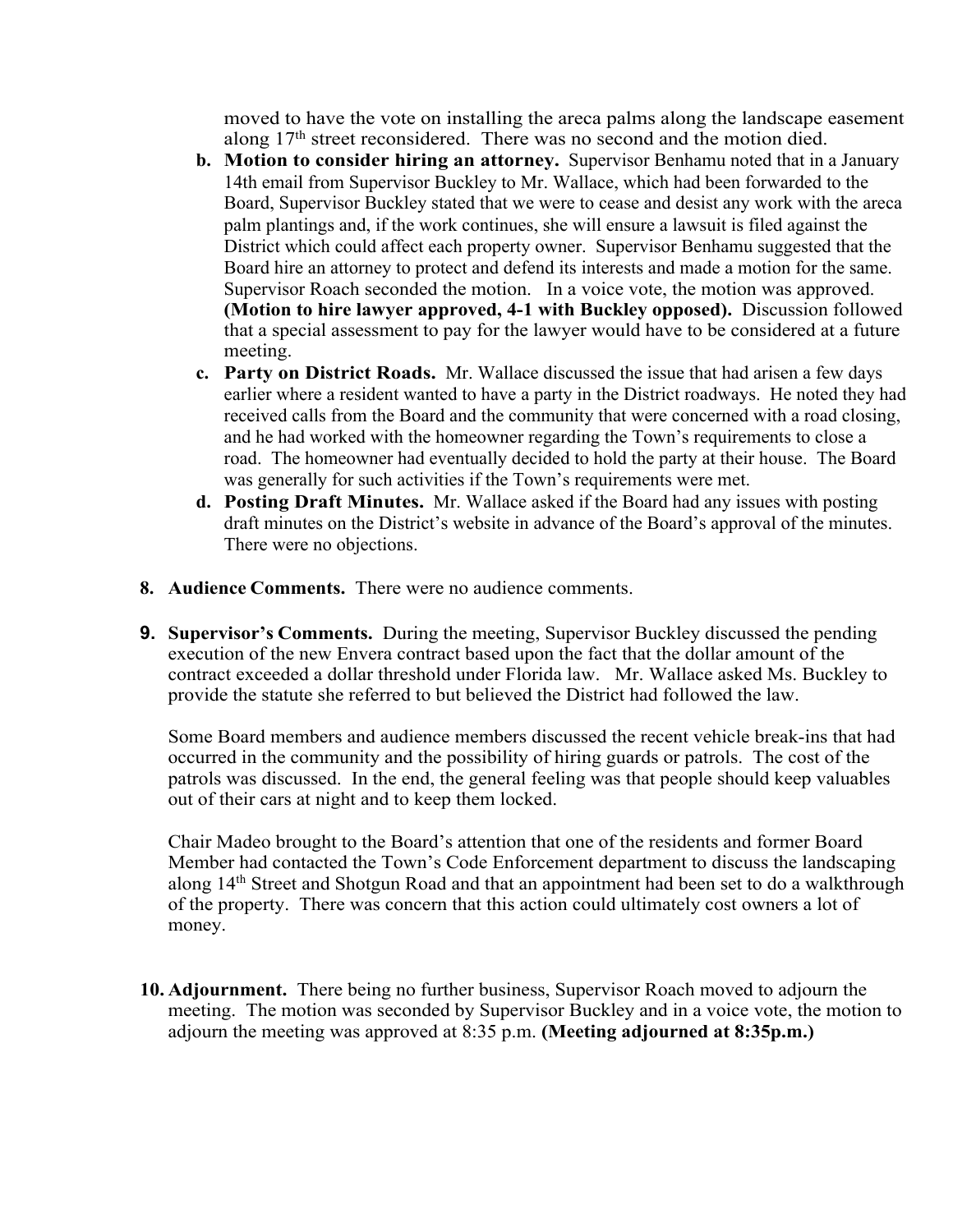# Belmont Lakes CDD Balance Sheet Standard

As of March 31, 2022

|                                              | Mar 31, 22  |
|----------------------------------------------|-------------|
| <b>ASSETS</b>                                |             |
| <b>Current Assets</b>                        |             |
| Checking/Savings                             |             |
| 101.300 - BLCDD Valley Bank (Bank Account)   | 153,276.95  |
| <b>Total Checking/Savings</b>                | 153,276.95  |
| <b>Total Current Assets</b>                  | 153,276.95  |
| <b>TOTAL ASSETS</b>                          | 153,276.95  |
| <b>LIABILITIES &amp; EQUITY</b>              |             |
| Liabilities                                  |             |
| <b>Current Liabilities</b>                   |             |
| <b>Accounts Payable</b>                      |             |
| 202.000 - Accounts Payable                   | 11,638.22   |
| <b>Total Accounts Payable</b>                | 11,638.22   |
| <b>Other Current Liabilities</b>             |             |
| 205.000 - Deposits (Deposits Held by Others) | $-1,985.00$ |
| <b>Total Other Current Liabilities</b>       | $-1,985.00$ |
| <b>Total Current Liabilities</b>             | 9,653.22    |
| <b>Total Liabilities</b>                     | 9,653.22    |
| Equity                                       |             |
| 271.020 - Retained Earnings                  | 58,870.77   |
| Net Income                                   | 84,752.96   |
| <b>Total Equity</b>                          | 143,623.73  |
| <b>TOTAL LIABILITIES &amp; EQUITY</b>        | 153,276.95  |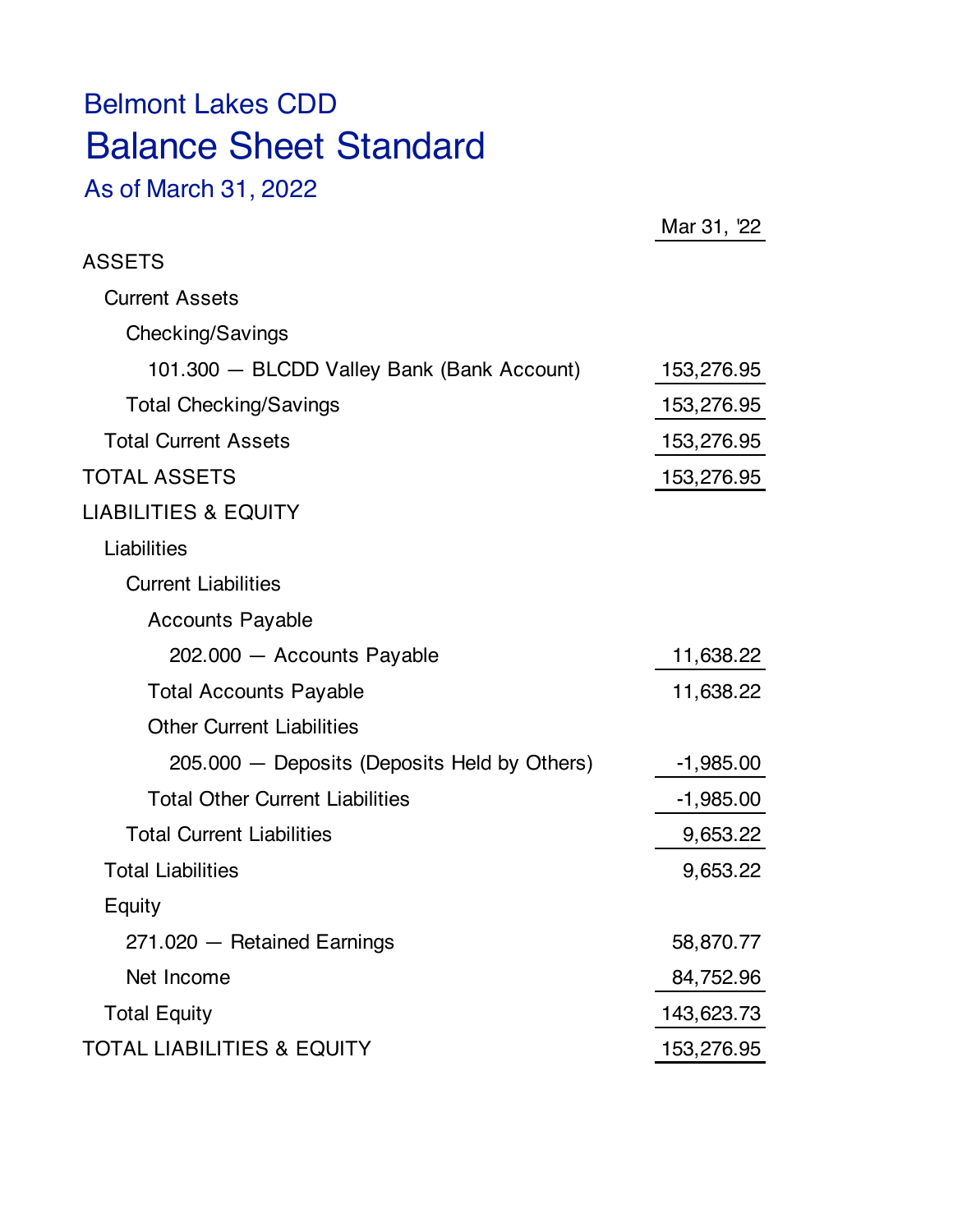## Belmont Lakes CDD Profit and Loss Standard

October 2021 through March 2022

|                                                                       | Oct '21 - Mar '22 |
|-----------------------------------------------------------------------|-------------------|
| Ordinary Income/Expense                                               |                   |
| Income                                                                |                   |
| 363.100 - Admin & Maintenance Assessments                             | 203,097.54        |
| 369.400 - Other Income                                                | 150.00            |
| 369.401 - Interest Income                                             | 2.32              |
| <b>Total Income</b>                                                   | 203,249.86        |
| Expense                                                               |                   |
| 530.467 - Gate Damage Repairs (Gate Damage Repairsq)                  | 614.00            |
| 530.497 - Virtual Guard Monitoring Serv (Monthly Monitoring Services) | 12,131.00         |
| $511.513 - Postage$                                                   | 6.38              |
| 512.000 - Administration - Other                                      | 588.43            |
| 512.121 - Management Fees-Admin (Management Fees-Admin)               | 9,041.69          |
| 512.315 - Legal Advertising                                           | 74.85             |
| 512.355 – Meeting Room and Misc (Meeting Room and Misc.)              | 75.00             |
| 512.654 - Dues, Licenses & Subscriptions                              | 175.00            |
| 513.000 - Prop Appr & Tax Collector Fees                              | 4,461.95          |
| 517.100 - Principal Payments on Bonds                                 | 19,024.49         |
| 517.200 - Interest Payments on Bonds                                  | 1,563.04          |
| 530.410 - Telephone (Telephone)                                       | 1,084.81          |
| 530.431 - Electric (Electric)                                         | 3,572.57          |
| $530.450 -$ Insurance                                                 | 6,581.25          |
| 530.463 - Lake Maintenance                                            | 1,656.00          |
| 530.464 - Landscaping                                                 | 36,108.85         |
| 530.465 - Holiday Lights (Holiday Lights)                             | 3,771.50          |
| $530.511 -$ Bank Fee                                                  | 21.18             |
| 530.745 - Pressure Cleaning                                           | 2,375.00          |
| 640.100 - Capital Outlay                                              | 15,569.91         |
| <b>Total Expense</b>                                                  | 118,496.90        |
| Net Ordinary Income                                                   | 84,752.96         |
| Net Income                                                            | 84,752.96         |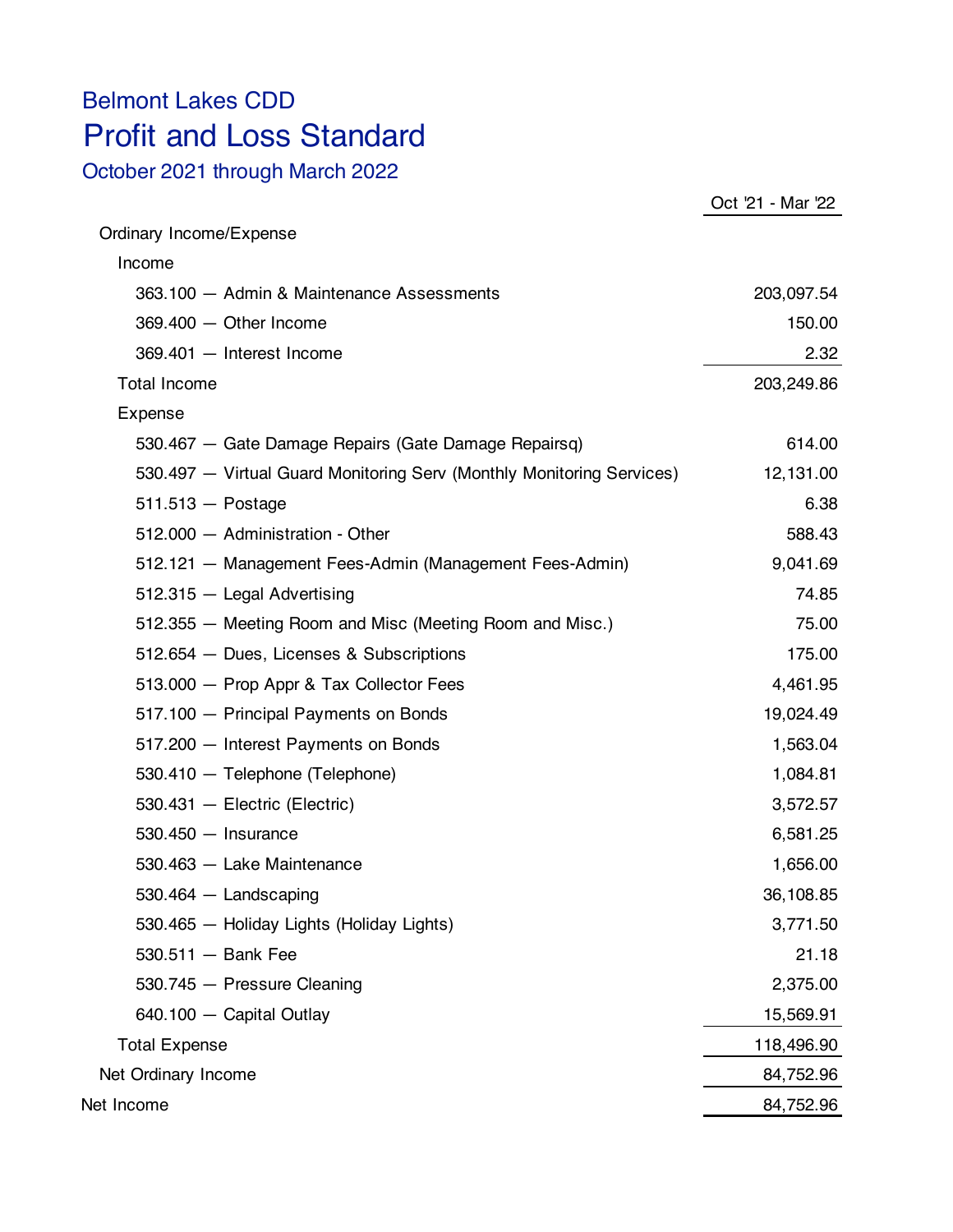# Belmont Lakes CDD Statement Of Cash Flows

October 2021 through March 2022

|                                           | Oct '21 - Mar '22 |
|-------------------------------------------|-------------------|
| <b>OPERATING ACTIVITIES</b>               |                   |
| Net Income                                | 84,752.96         |
| Adjustments to reconcile Net Income       |                   |
| to net cash provided by operations:       |                   |
| 202.000 - Accounts Payable                | 220.80            |
| $205.000 -$ Deposits                      | $-1,985.00$       |
| Net cash provided by Operating Activities | 82,988.76         |
| Net cash increase for period              | 82,988.76         |
| Cash at beginning of period               | 70,288.19         |
| Cash at end of period                     | 153,276.95        |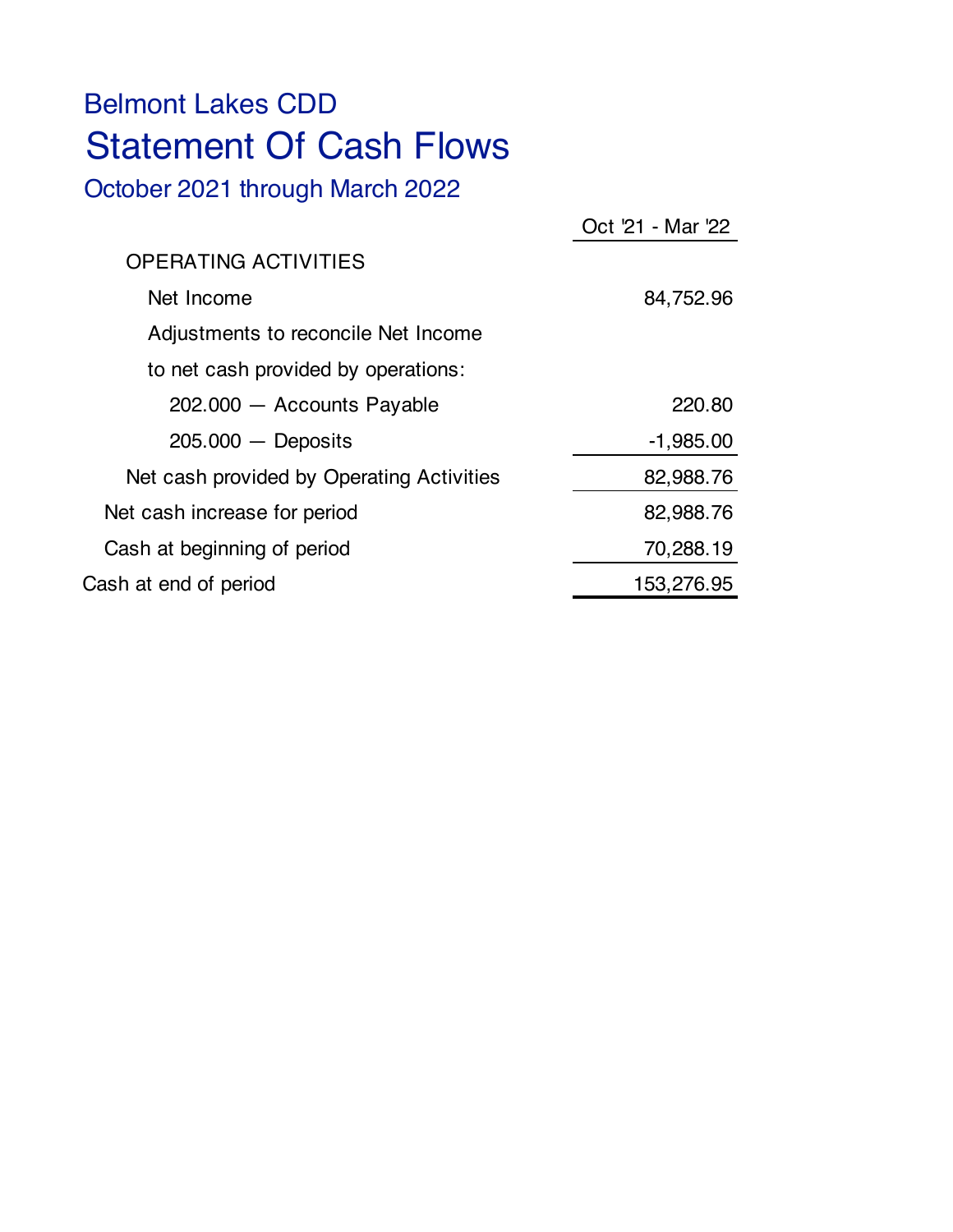### Belmont Lakes CDD Transaction List by Vendor

### February through March 2022

|                                   | <b>Type</b>             | Date     | Memo                                                  | Clr<br>Account                         | Amount    |
|-----------------------------------|-------------------------|----------|-------------------------------------------------------|----------------------------------------|-----------|
| <b>BrightView</b>                 |                         |          |                                                       |                                        |           |
|                                   | Bill                    | 02/01/22 | February 2022 Maintenance                             | $530.464 -$ Landscaping                | 5,656.71  |
|                                   | Bill                    | 03/01/22 | March 2022 Maintenance                                | $530.464 -$ Landscaping                | 5,656.71  |
|                                   | <b>Bill Pmt -Check</b>  | 03/21/22 |                                                       | 202.000 - Accounts Payable             | 6,454.71  |
|                                   | Bill                    | 03/29/22 | level damage from vehicle in $s530.464$ - Landscaping |                                        | 480.00    |
| Comcast                           |                         |          |                                                       |                                        |           |
|                                   | Bill                    | 02/22/22 | Phones                                                | 530.410 - Telephone (Telephone)        | 123.25    |
|                                   | <b>Bill Pmt -Check</b>  | 03/07/22 |                                                       | 202.000 - Accounts Payable             | 123.25    |
|                                   | Bill                    | 03/22/22 | Phones                                                | 530.410 - Telephone (Telephone)        | 246.50    |
|                                   | <b>Bill Pmt -Check</b>  | 03/30/22 |                                                       | 202.000 - Accounts Payable             | 246.50    |
| Diamond Dolphin Aquatic           |                         |          |                                                       |                                        |           |
|                                   | Bill                    | 02/01/22 | Lake Management Services                              | 530.463 - Lake Maintenance             | 276.00    |
|                                   | <b>Bill Pmt - Check</b> | 02/01/22 |                                                       | 202.000 - Accounts Payable             | 276.00    |
|                                   | Bill                    | 03/01/22 | Lake Management Services                              | 530.463 - Lake Maintenance             | 276.00    |
|                                   | <b>Bill Pmt - Check</b> | 03/01/22 |                                                       |                                        | 276.00    |
|                                   |                         |          |                                                       | 202.000 - Accounts Payable             |           |
| Envera                            | Bill                    | 02/01/22 | March 2022 Services                                   |                                        | 1,733.00  |
|                                   | <b>Bill Pmt -Check</b>  | 02/14/22 |                                                       | 530.497 - Virtual Guard Monitoring Ser |           |
|                                   |                         |          |                                                       | 202.000 - Accounts Payable             | 1,733.00  |
|                                   | Bill                    | 03/01/22 | April 2022 Service                                    | 530.497 - Virtual Guard Monitoring Ser | 1,733.00  |
|                                   | <b>Bill Pmt - Check</b> | 03/08/22 |                                                       | 202.000 - Accounts Payable             | 1,733.00  |
|                                   | Bill                    | 03/15/22 | Service and Maintenance                               | 640.100 - Capital Outlay               | 16.80     |
|                                   | Bill                    | 03/21/22 | System Upgrade                                        | 640.100 - Capital Outlay               | 15,553.11 |
|                                   | <b>Bill Pmt -Check</b>  | 03/24/22 |                                                       | 202.000 - Accounts Payable             | 15,553.11 |
| Florida Municipal Insurance Trust |                         |          |                                                       |                                        |           |
|                                   | Bill                    | 03/01/22 | Gen'l Liab, Auto & Property                           | $530.450 -$ Insurance                  | 2,193.75  |
|                                   | <b>Bill Pmt -Check</b>  | 03/01/22 |                                                       | 202.000 - Accounts Payable             | 2,193.75  |
| <b>FPL</b>                        |                         |          |                                                       |                                        |           |
|                                   | Bill                    | 02/02/22 | Electric                                              | 530.431 - Electric (Electric)          | 428.85    |
|                                   | <b>Bill Pmt - Check</b> | 02/02/22 |                                                       | 202.000 - Accounts Payable             | 428.85    |
|                                   | Bill                    | 02/08/22 | Electric                                              | 530.431 - Electric (Electric)          | 30.97     |
|                                   | <b>Bill Pmt - Check</b> | 02/08/22 |                                                       | 202.000 - Accounts Payable             | 30.97     |
|                                   | Bill                    | 02/08/22 | Electric                                              | 530.431 - Electric (Electric)          | 53.31     |
|                                   | <b>Bill Pmt -Check</b>  | 02/08/22 |                                                       | 202.000 - Accounts Payable             | 53.31     |
|                                   | Bill                    | 02/08/22 | Electric                                              | 530.431 - Electric (Electric)          | 63.62     |
|                                   | <b>Bill Pmt -Check</b>  | 02/08/22 |                                                       | 202.000 - Accounts Payable             | 63.62     |
|                                   | Bill                    | 03/01/22 | Electric                                              | 530.431 - Electric (Electric)          | 428.85    |
|                                   | <b>Bill Pmt -Check</b>  | 03/01/22 |                                                       | 202.000 - Accounts Payable             | 428.85    |
|                                   | Bill                    | 03/09/22 | Electric                                              | 530.431 - Electric (Electric)          | 25.11     |
|                                   | Bill                    | 03/09/22 | Electric                                              | 530.431 - Electric (Electric)          | 40.32     |
|                                   | Bill                    | 03/09/22 | Electric                                              | 530.431 - Electric (Electric)          | 52.97     |
|                                   | <b>Bill Pmt - Check</b> | 03/09/22 |                                                       | 202.000 - Accounts Payable             | 25.11     |
|                                   | <b>Bill Pmt - Check</b> | 03/09/22 |                                                       | 202.000 - Accounts Payable             | 40.32     |
|                                   | <b>Bill Pmt - Check</b> | 03/09/22 |                                                       | 202.000 - Accounts Payable             | 52.97     |
|                                   | Bill                    | 03/30/22 | Electric                                              | 530.431 - Electric (Electric)          | 428.85    |
|                                   | <b>Bill Pmt - Check</b> | 03/30/22 |                                                       | 202.000 - Accounts Payable             | 428.85    |
| JMHoliday Lighting Inc.           |                         |          |                                                       |                                        |           |
|                                   | <b>Bill Pmt - Check</b> | 02/08/22 |                                                       | 202.000 - Accounts Payable             | 1,885.75  |
|                                   | Bill                    | 02/09/22 | Christmas Lights                                      | 205.000 - Deposits (Deposits Held by ( | 1,985.00  |
|                                   | <b>Bill Pmt - Check</b> | 02/09/22 |                                                       | 202.000 - Accounts Payable             | 1,985.00  |
|                                   |                         |          |                                                       |                                        |           |